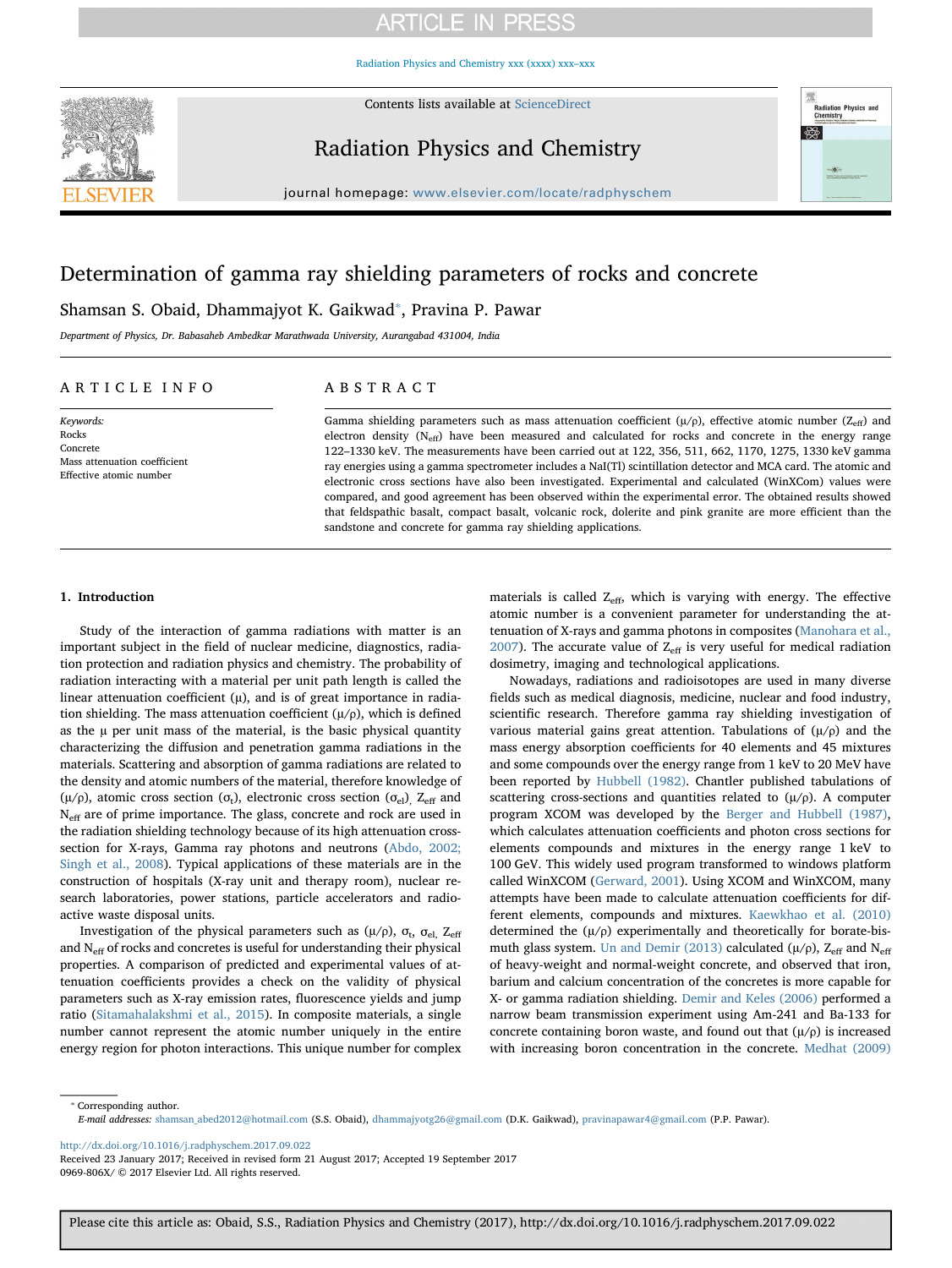### **ARTICLE IN PRESS**

#### Table 1

Chemical composition as weight fraction in percentage (w%) of rocks and concrete.

| Sample                | $O(w\%)$ | Na $(w\%)$ | $Mg(w\%)$ | Al $(w\%)$ | $Si(w\%)$ | $P(w\%)$ | K $(w\%)$ | Ca $(w\%)$ | Ti $(w\%)$ | $Mn(w\%)$ | Fe $(w\%)$   | $S(w\%)$                 | $H(w\%)$ | $C(w\%)$ |
|-----------------------|----------|------------|-----------|------------|-----------|----------|-----------|------------|------------|-----------|--------------|--------------------------|----------|----------|
| Feldspathic<br>basalt | 0.44352  | 0.02923    | 0.02404   | 0.06711    | 0.23944   | 0.00172  | 0.00769   | 0.07866    | 0.01408    | 0.00132   | 0.09321      | $\overline{\phantom{0}}$ |          |          |
| Compact basalt        | 0.44537  | 0.03282    | 0.02058   | 0.06329    | 0.24496   | 0.00238  | 0.00833   | 0.06438    | 0.01699    | 0.0013    | 0.0996       | $\overline{\phantom{a}}$ |          |          |
| Volcanic rock         | 0.434257 | 0.038852   | 0.02455   | 0.061466   | 0.222114  | 0.00372  | 0.01166   | 0.08656    | 0.021733   | 0.002072  | $0.093016 -$ |                          |          |          |
| Pink granite          | 0.487639 | 0.03831    | 0.000019  | 0.054954   | 0.358348  | 0.000249 | 0.041024  | 0.004965   | 0.00103    | 0.000242  | 0.01322      |                          |          |          |
| Sandstone             | 0.526674 | 0.000108   | 0.000021  | 0.028128   | 0.437027  | 0.000169 | 0.000043  | 0.00218    | 0.000702   | 0.000064  | 0.004883     |                          |          |          |
| Dolerite              | 0.43996  | 0.02976    | 0.02287   | 0.06466    | 0.22981   | 0.00152  | 0.00259   | 0.07076    | 0.02251    | 0.00167   | 0.1139       | -                        |          |          |
| Concrete              | 0.45558  | 0.04176    | 0.02967   | 0.04176    | 0.12205   | -        | 0.01934   | 0.24957    | 0.00024    |           | 0.01602      | 0.00215                  | 0.0087   | 0.0256   |
|                       |          |            |           |            |           |          |           |            |            |           |              |                          |          |          |



Fig. 1. Schematic view of experimental setup.

determined the  $(\mu/\rho)$  for the building materials using a high-resolution HPGe spectrometer detector, and showed that a brick covered with cement can shield about 49–67% more radiations than brick itself. In recent years, A great number of researchers reported  $(\mu/\rho)$ ,  $Z_{\text{eff}}$  and  $N_{\text{eff}}$ in different materials such as concretes [\(Akkurt et al., 2012; Medhat,](#page--1-10) [2012; Oto et al., 2015, 2016](#page--1-10)), alloys ([Singh et al., 2014; Kaewkhaoa](#page--1-11) [et al., 2008](#page--1-11)), compound and mixtures ([Awasarmol et al., 2017a, 2017b](#page--1-12); [Bhosale et al., 2016a,](#page--1-13) [2016b;](#page--1-14) [Gaikwad et al., 2016](#page--1-15); [Pawar and Bichile,](#page--1-16) [2013;](#page--1-16) [Un and Sahin, 2011\)](#page--1-17) and glasses [\(Matori et al., 2017; Singh et al.,](#page--1-18) [2014\)](#page--1-18). [Oto et al. \(2016\)](#page--1-19) calculated  $Z_{\text{eff}}$  and effective removal crosssections of magnetite concrete for gamma and fast neutron shielding.

In this paper, mass attenuation coefficients  $(\mu/\rho)$  of some rocks and a concrete have been measured in the energy range 122–1330 keV and calculated using the computer code WinXCom. Then atomic and electronic cross sections, effective atomic number and electron density have been determined using  $(\mu/\rho)$  for same energies. This work also includes a comparison of attenuation coefficients of rocks with concrete. Present results could be very useful in radiation shielding applications for construction of nuclear power plants, X-ray and radiotherapy units.

#### 2. Experimental details

Concrete has been produced using the ordinary Portland cement (PC 42.5) and normal sand. A constant water (w) to cement (c) ratio ( $w/c =$ 50%) and 25% normal sand concentration was selected for concrete preparation. Rocks and produced concrete samples were ground separately and sieved with 400 mesh. These samples were heated (at 60 °C)

| Table 2 |                                                                                         |  |
|---------|-----------------------------------------------------------------------------------------|--|
|         | Mass attenuation coefficients ( $\text{cm}^2/\text{g}$ ) of rocks and concrete samples. |  |



Fig. 2. The measured mass attenuation coefficients at 122–1330 keV.



Fig. 3. Experimental ( $\mu/\rho$ ) versus theoretical ( $\mu/\rho$ ).

| Energy (keV) | Feldspathic basalt |                  | Compact basalt  |                  | Volcanic rock   |                  | Pink granite    |                  | Sandstone       |                  | Dolerite        |                  | Concrete        |                  |
|--------------|--------------------|------------------|-----------------|------------------|-----------------|------------------|-----------------|------------------|-----------------|------------------|-----------------|------------------|-----------------|------------------|
|              | $\mu/\rho$ exp.    | $\mu/\rho$ theo. | $\mu/\rho$ exp. | $\mu/\rho$ theo. | $\mu/\rho$ exp. | $\mu/\rho$ theo. | $\mu/\rho$ exp. | $\mu/\rho$ theo. | $\mu/\rho$ exp. | $\mu/\rho$ theo. | $\mu/\rho$ exp. | $\mu/\rho$ theo. | $\mu/\rho$ exp. | $\mu/\rho$ theo. |
| 122          | 0.182              | 0.172            | 0.181           | 0.172            | 0.180           | 0.173            | 0.167           | 0.158            | 0.151           | 0.156            | 0.175           | 0.174            | 0.154           | 0.153            |
| 356          | 0.101              | 0.100            | 0.098           | 0.099            | 0.110           | 0.101            | 0.110           | 0.101            | 0.099           | 0.010            | 0.099           | 0.099            | 0.102           | 0.100            |
| 511          | 0.087              | 0.086            | 0.087           | 0.086            | 0.089           | 0.086            | 0.089           | 0.087            | 0.086           | 0.087            | 0.084           | 0.086            | 0.087           | 0.086            |
| 662          | 0.078              | 0.078            | 0.078           | 0.078            | 0.080           | 0.078            | 0.080           | 0.078            | 0.077           | 0.079            | 0.077           | 0.078            | 0.078           | 0.077            |
| 1170         | 0.059              | 0.058            | 0.059           | 0.058            | 0.059           | 0.058            | 0.060           | 0.059            | 0.056           | 0.059            | 0.056           | 0.058            | 0.058           | 0.059            |
| 1275         | 0.056              | 0.056            | 0.057           | 0.056            | 0.056           | 0.056            | 0.057           | 0.056            | 0.054           | 0.056            | 0.055           | 0.055            | 0.057           | 0.057            |
| 1330         | 0.056              | 0.055            | 0.056           | 0.055            | 0.056           | 0.055            | 0.056           | 0.056            | 0.053           | 0.056            | 0.054           | 0.055            | 0.055           | 0.055            |